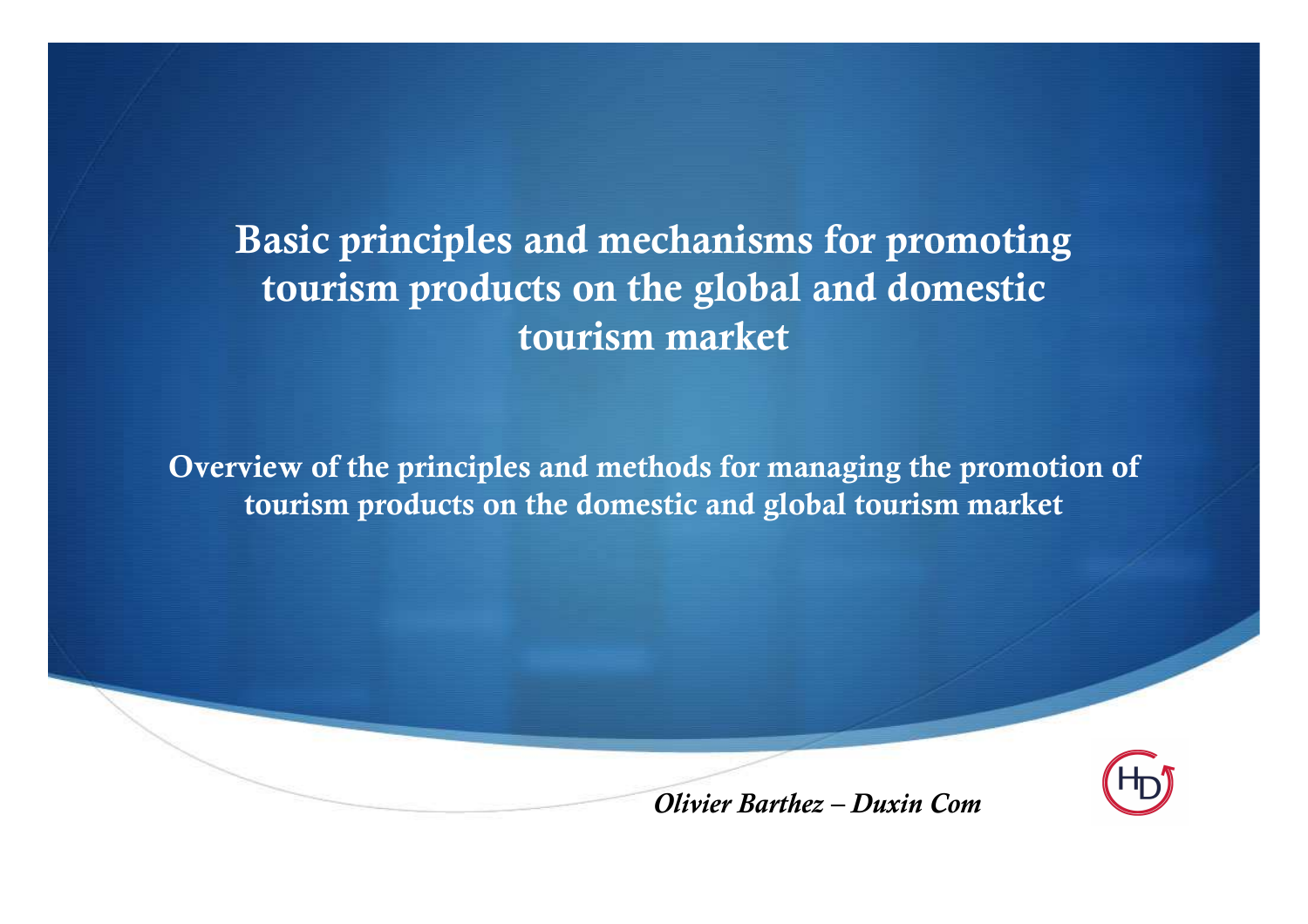### Managing the promotion of tourism products

- -Definition of Tourism Marketing
- -Overview of **structure** of product promotion
- - Mechanics of promotion of tourism products among the Travel Trade
- -Mechanics of promotion of tourism products among the Media
- $\overline{\phantom{a}}$ Golden rules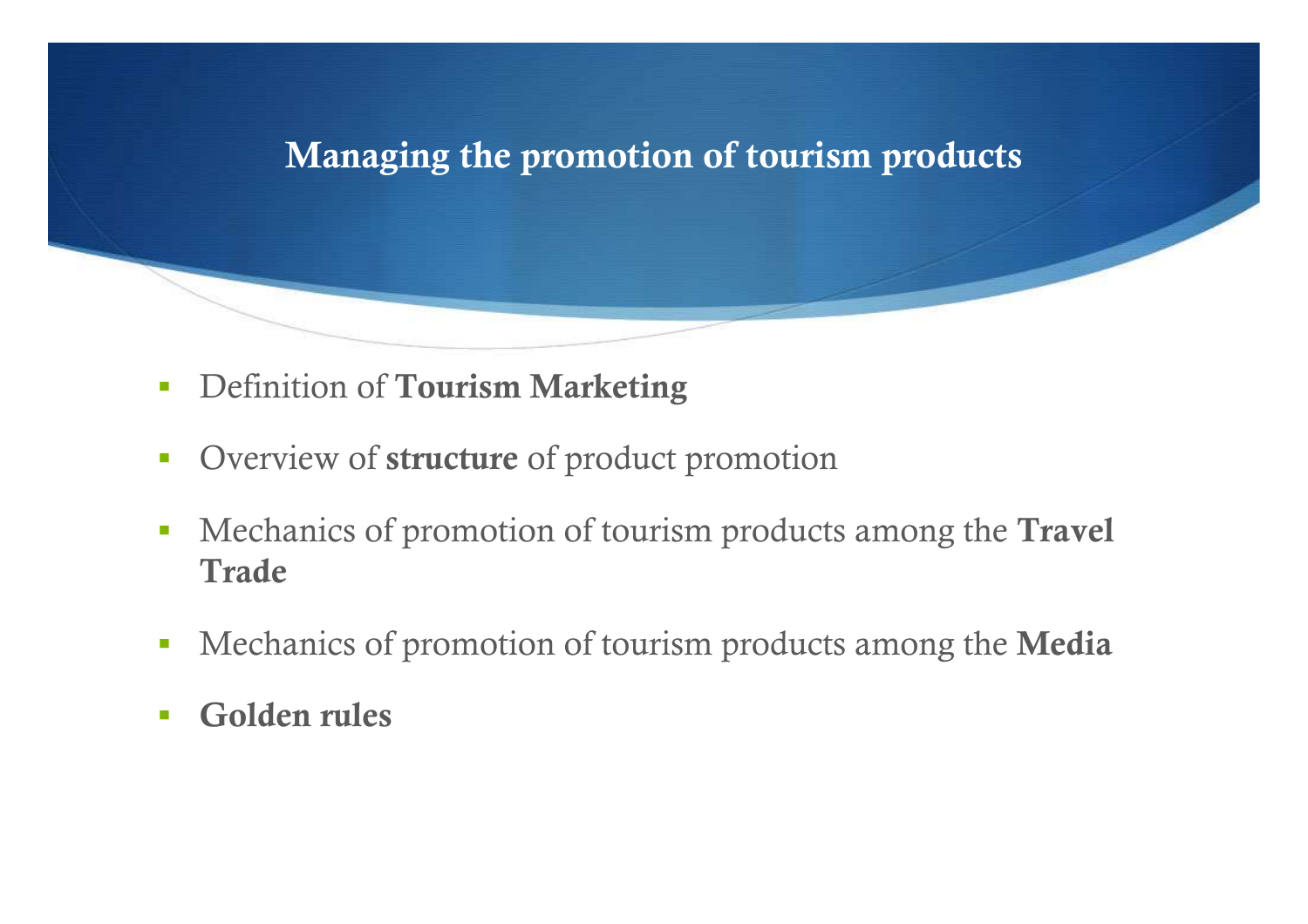## Definition of Tourism Marketing

Promoting your product on tourism markets means doing

### Tourism Marketing

and implies 3 major components:

Communication

Development

◆ Control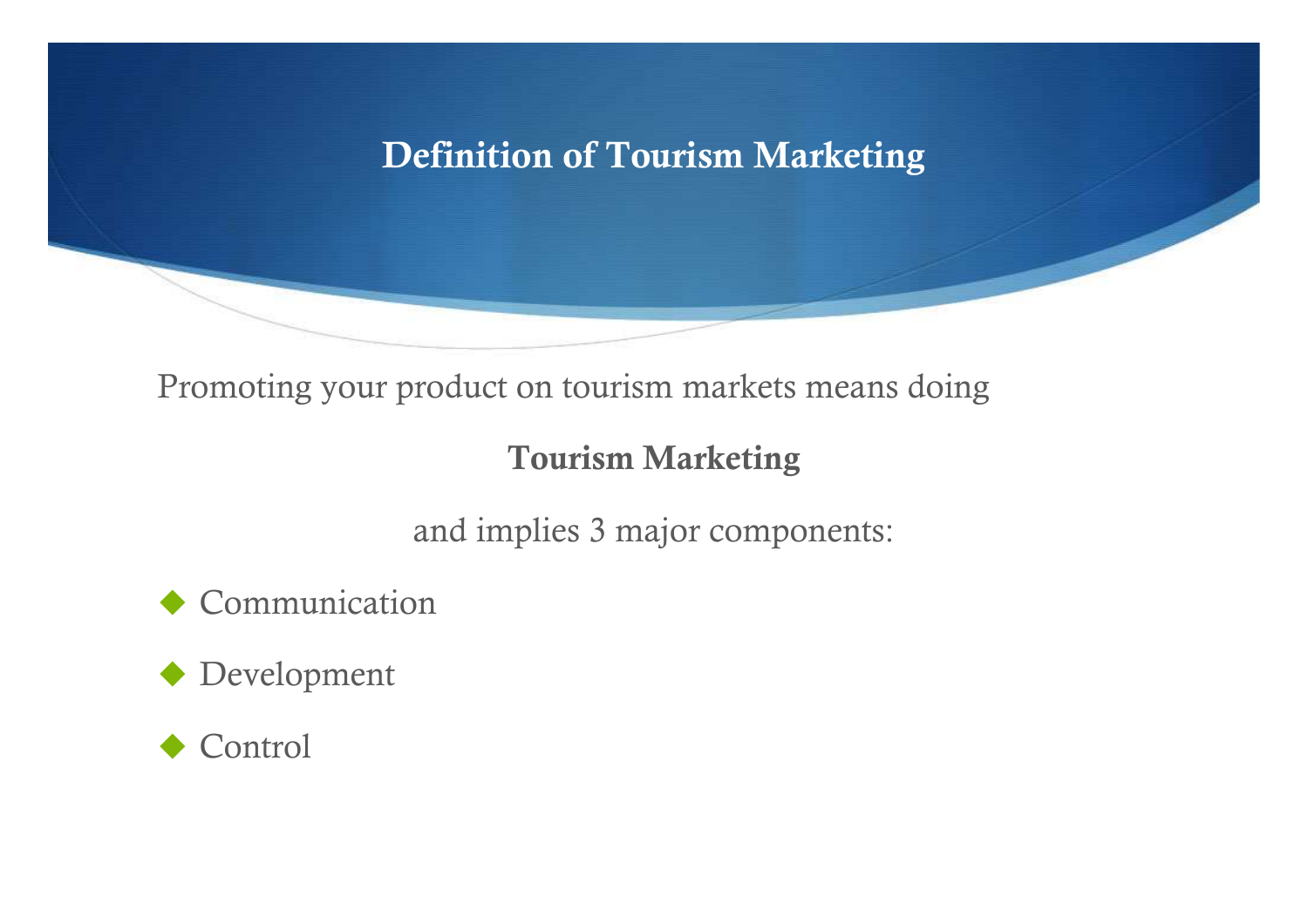## Structure of the promotion of tourism products



A strong interdependence between the components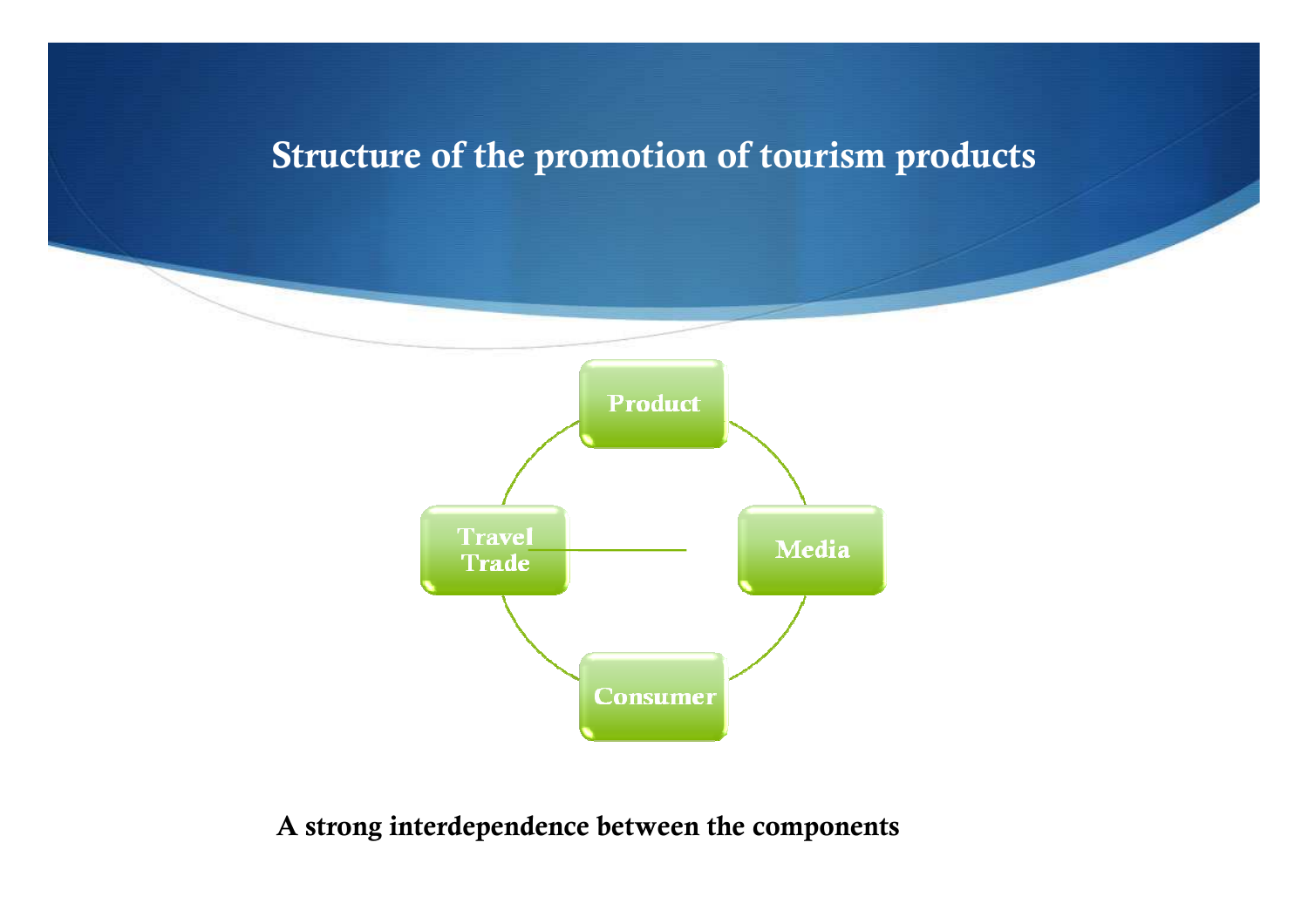

Objective: the development of programs/itineraries including your region/product that will be sold by travel professionals

Travel Trade: travel professionals involved in the conception and/or commercialization of tourism products on a specific market

Tour Operator (T.O): your partner on the market (can be wholesaler or retailer). The T.O will distribute your product and promote it among his clients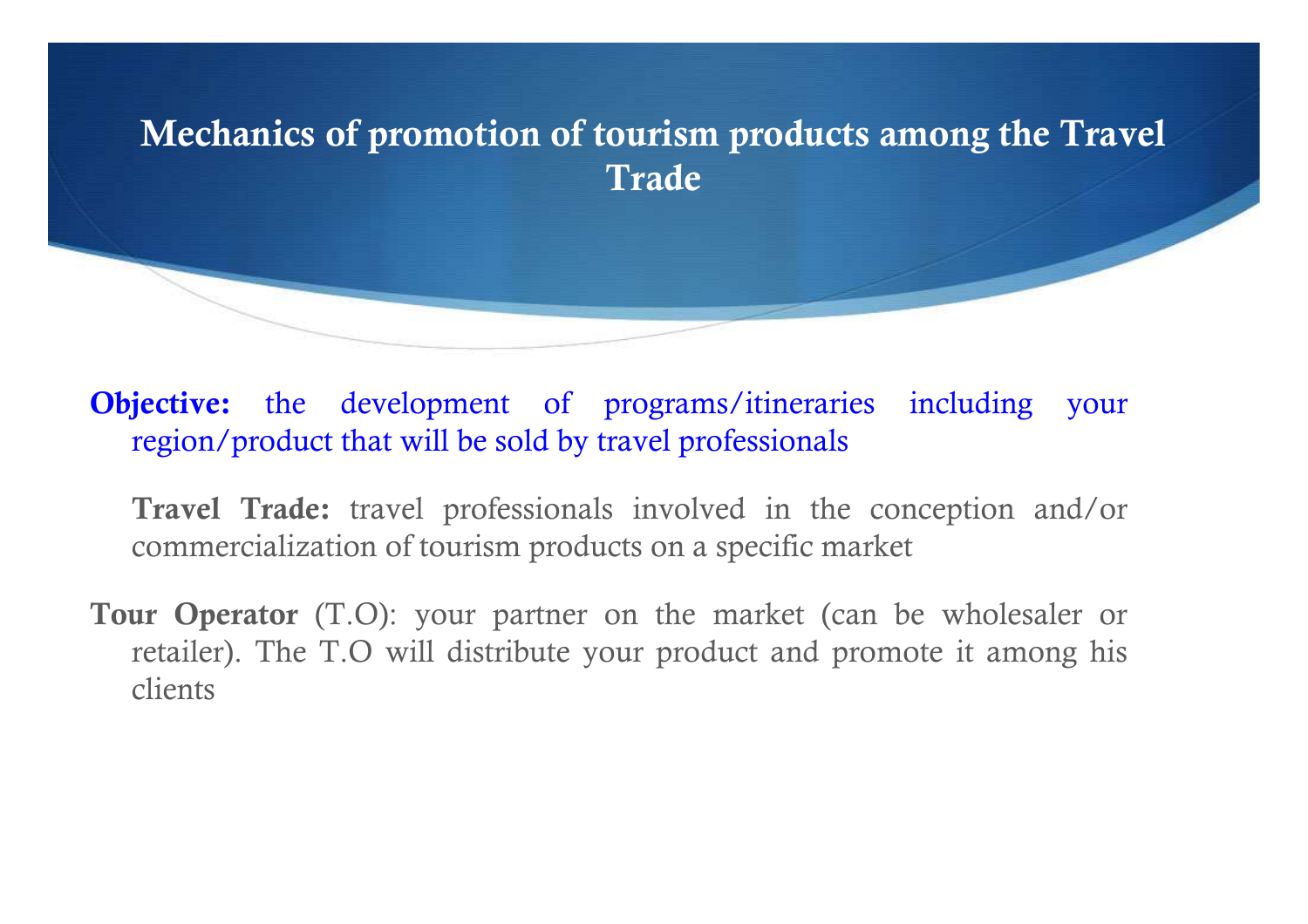

#### The promotion of your product in 3 steps

**Step 1:** identify T.O that are more likely to match your type of product (ex: by defining a theme of travel: culture, adventure, alternative, etc.)

Step 2: approach the T.O's Product Managers (PM) in charge of your destination:

- Brief introduction of your product, question the PM
- Listen to the PM. He/she knows the market!

- **Detailed presentation** of the product according to the needs defined by the PM (anticipate questions about possible challenges). Showing nice photos of your product is crucial.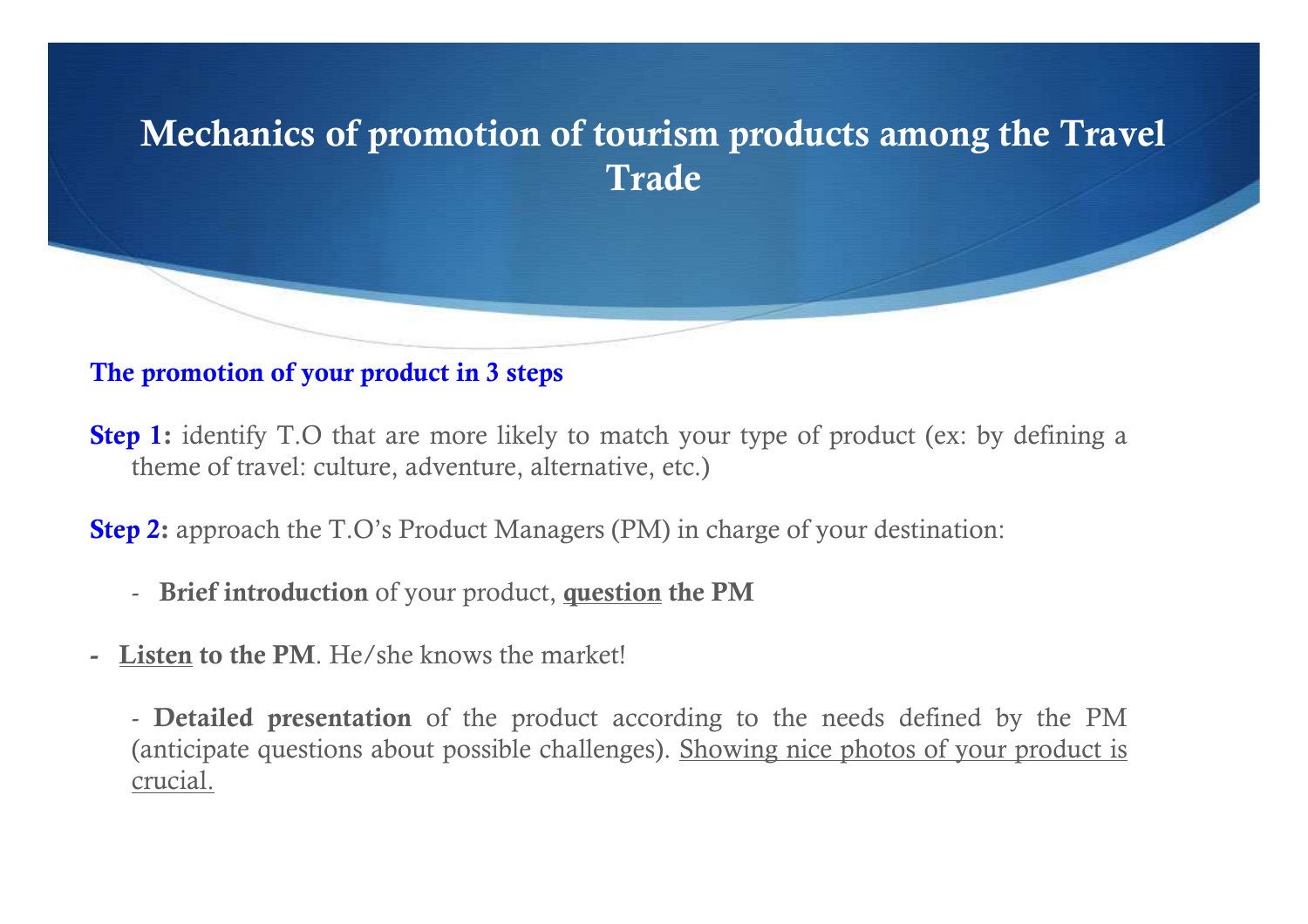

**Step 3:** follow-up with the PM and ensure he/she has everything he/she needs to feature your product in the programs

- Send contacts of l<mark>ocal receptive operators</mark>
- Provide detailed sample itineraries
- Provide road maps, brochures, promotional material
- Provide **high-res images & videos** of your destination with credit if any

Follow-up should occur within just a few days after the  $1<sup>st</sup>$  contact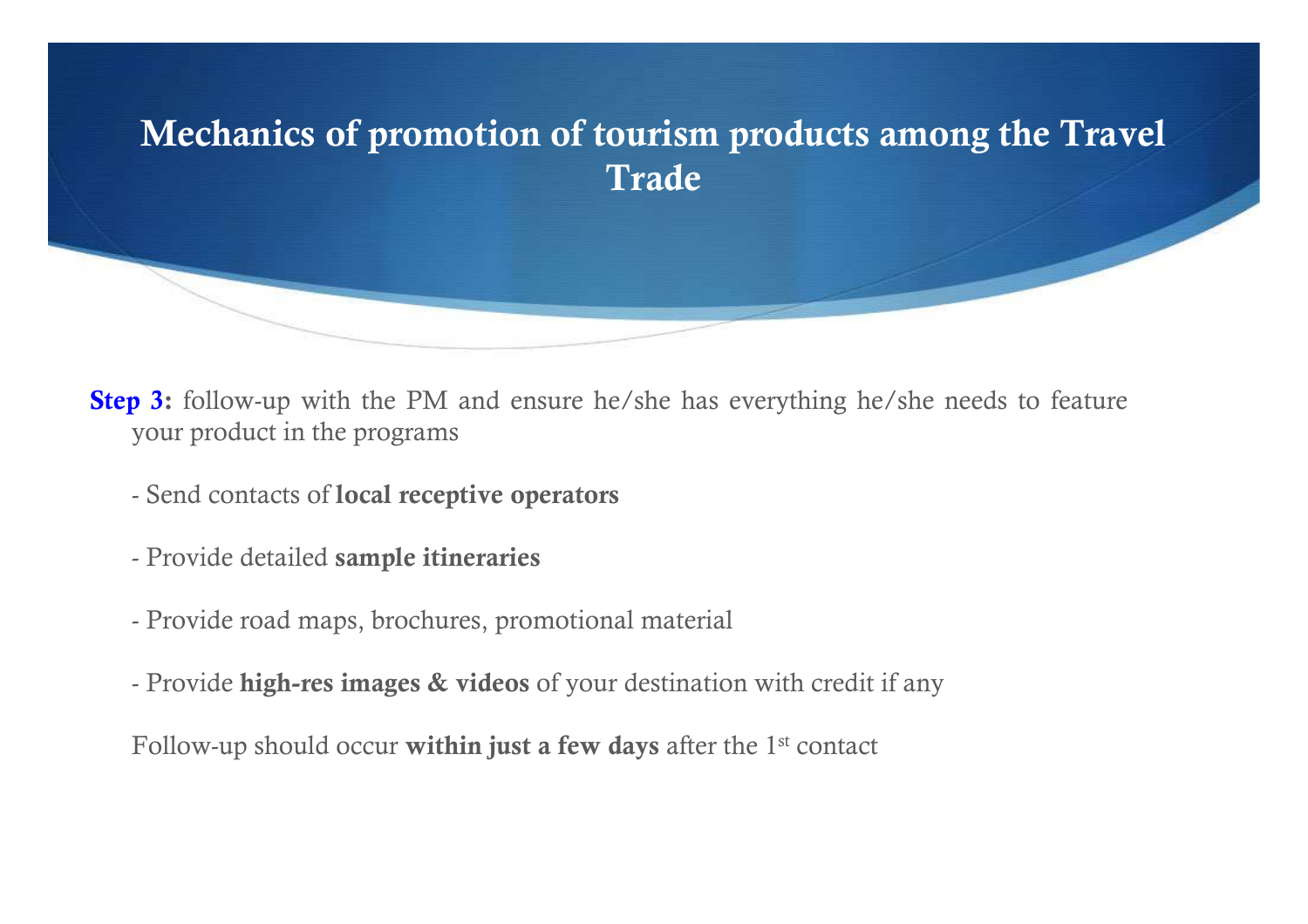

#### Next steps:

- Have the PM come and see/experience your product (**familiarization trips**). Show the best of your product! It helps build a closer relationship with the PM

- Launch **cooperative marketing campaigns** with the T.O to support their effort in featuring your product

- Involve T.O in your media promotion plans as much as possible (have them sponsor airline tickets in exchange of being featured in articles)

- Make sure you keep regular contact with the PM, by providing updates on your product (Newsletters, phone calls, emails, etc.)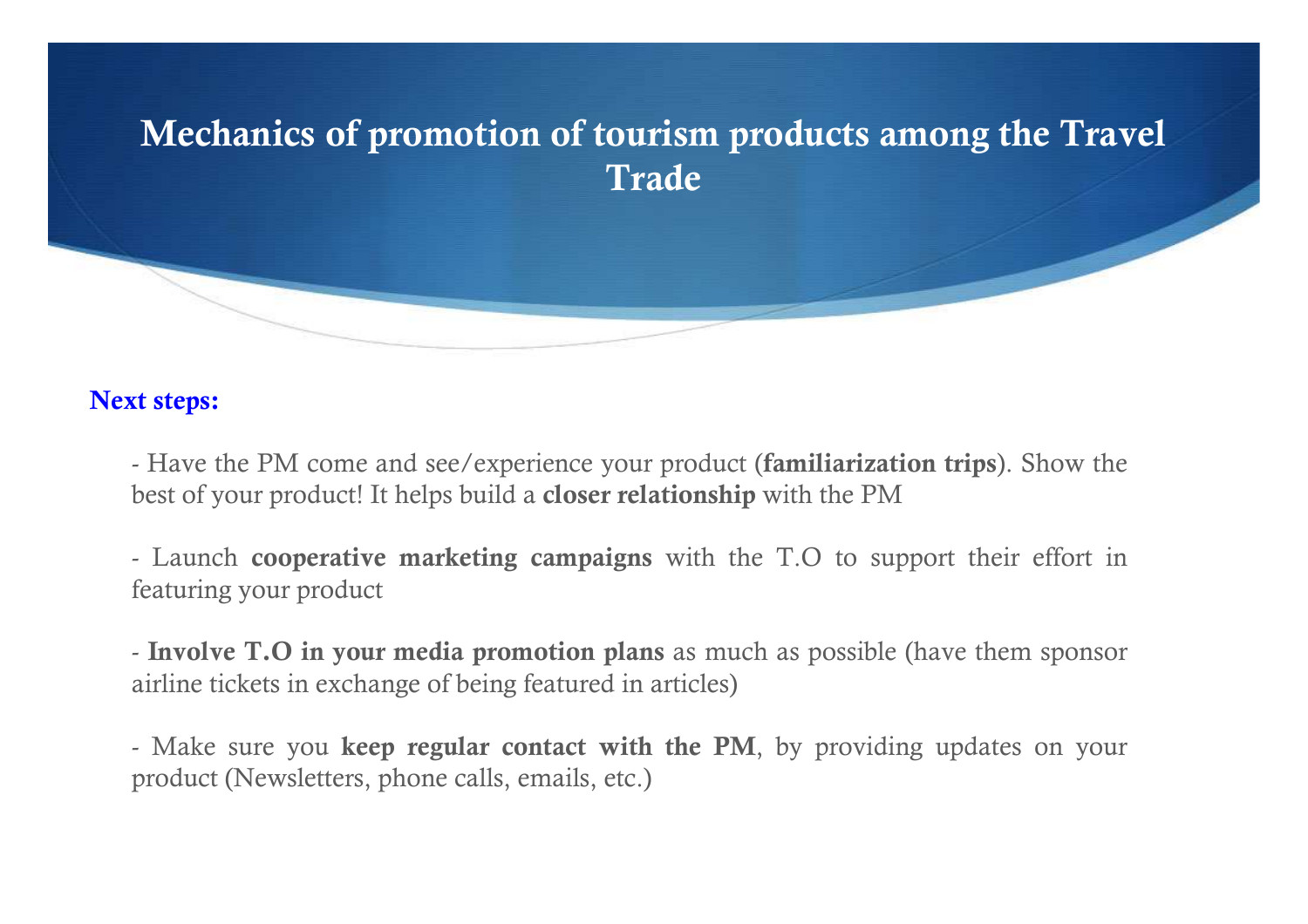

**Objective:** support your product development by promoting it among the media in order to approach the consumer

There are multiple types of media to work with:

- -- Printed, TV, radio, online media
- **Travel trade** and **consumer** media (of general interest or travel-oriented)
- -- **Social media** (facebook, etc.)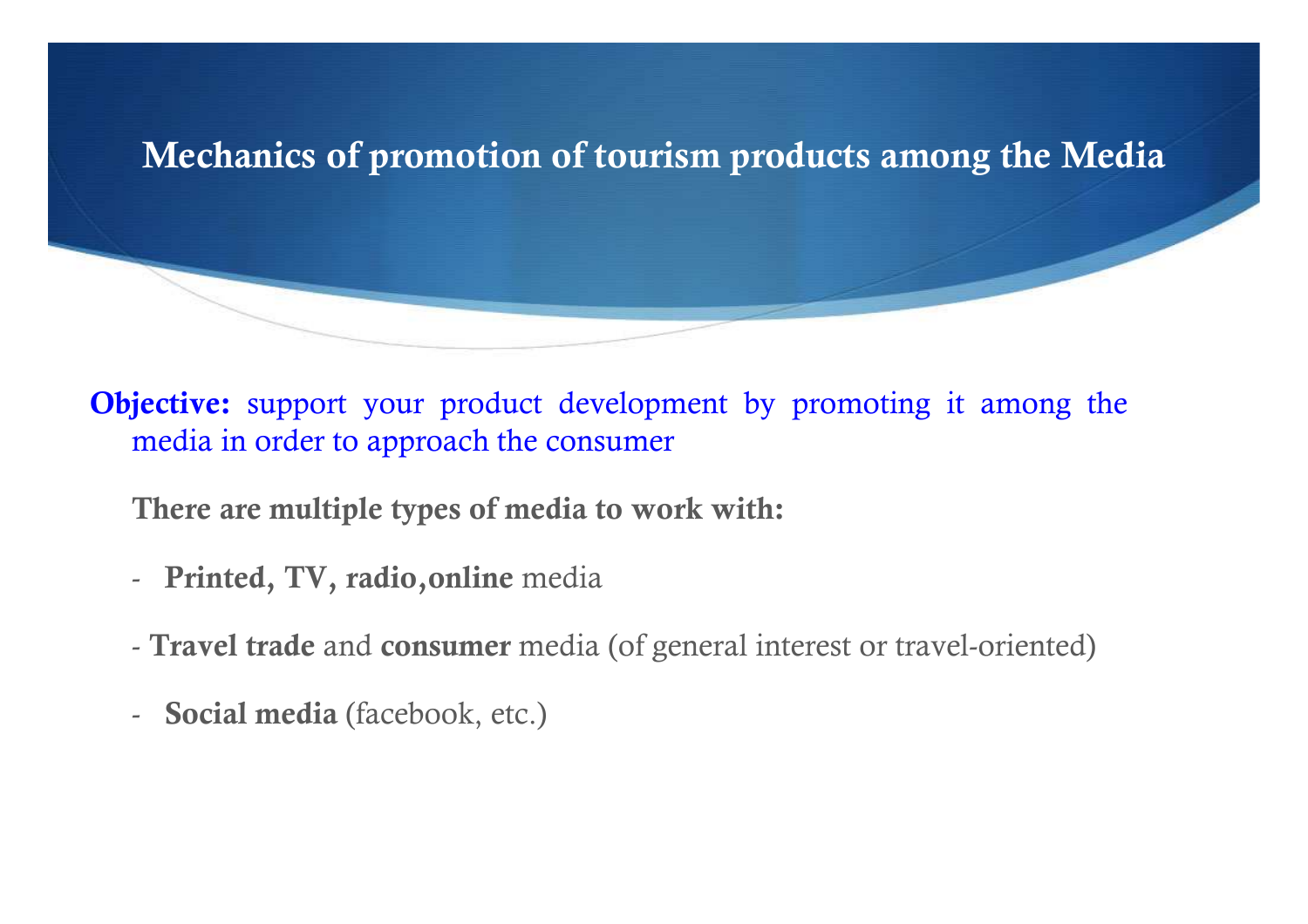## Mechanics of promotion of tourism products among the Media

#### The promotion of your product in 4 steps

- **Step 1:** identify the **most appropriate media outlets** according to your type of product/destination
- **Step 2:** journalists need story ideas from you! Determine what aspects of your product make it so special that a media would want to write/talk about it
- **Step 3: host journalists** so that they can see/experience your product and write/talk about it. Join efforts with local partners (suppliers) and your local Government to offer as many experiences as possible to the journalists: it will make your destination even more attractive

**Step 4:keep regular contact** with your media contacts by sending them **newsletters** and press releases with updates on your product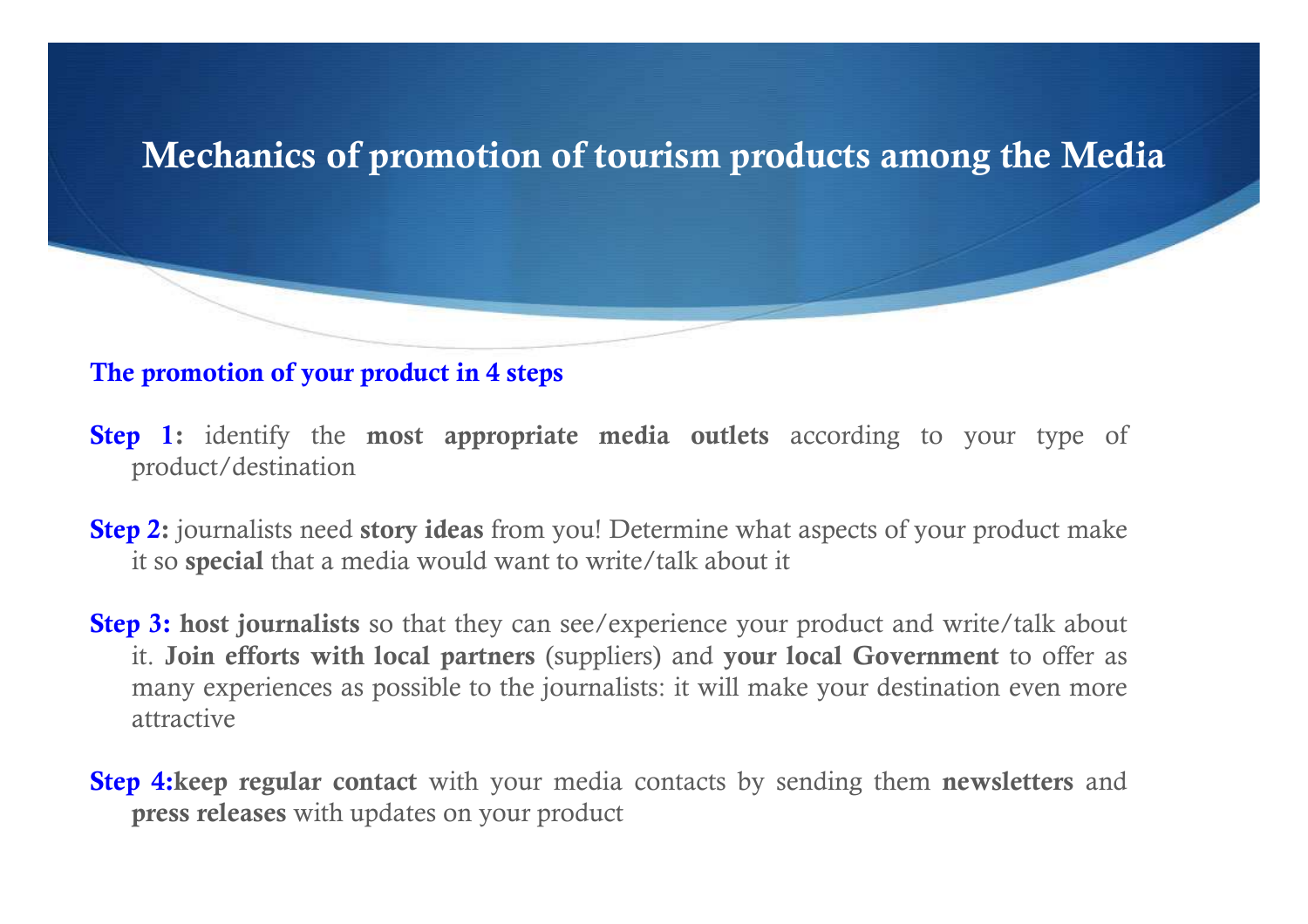# Mechanics of promotion of tourism products among the Media

#### Stay up-to-date with Social Media!

They are a new way of building and promoting your brand, especially among the newer generations

Key points to build a successful facebook page:

- Create **one page per market**, most preferably in the **local language** 

- Post regularly (images, new development about your product, Tour Operators"itineraries that include your product, etc.)

- Add your facebook page address at the end of your correspondence; print it on your brochure/collateral; develop cross-links with other partners' facebook pages to generate more traffic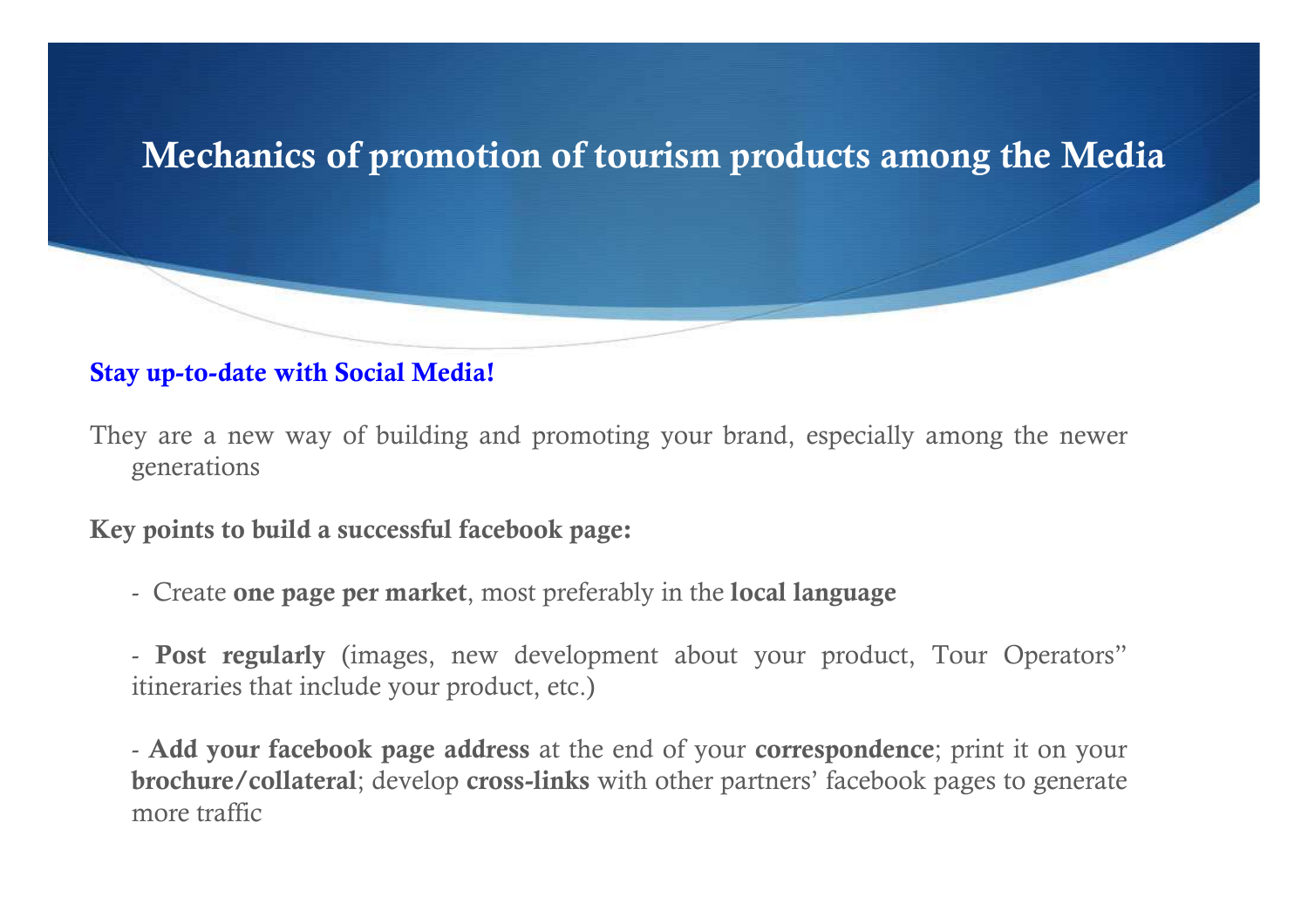

#### Keep in mind that tourism promotion is a long-term process:

- It takes time to build a relationship with Product Managers and Media partners and gain their confidence
- It takes time before a tourism product actually starts selling well on a new market (1-2 years)

Providing Travel Trade and Media with collateral in English is a minimum; having it translated into the local language is a major plus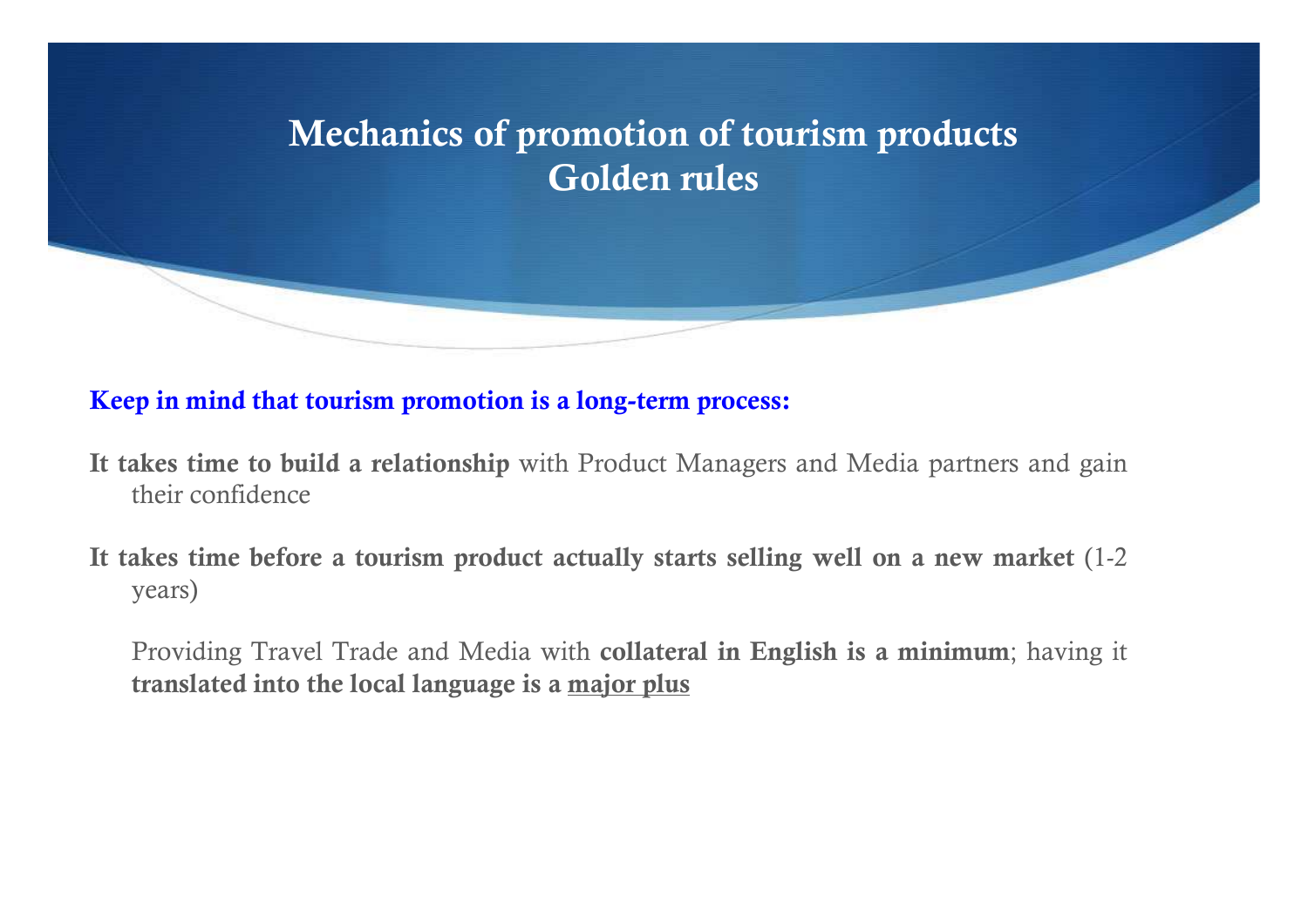## Tools. Techniques for developing presentation and advertising material.

Particularities of presentations for different target audiences

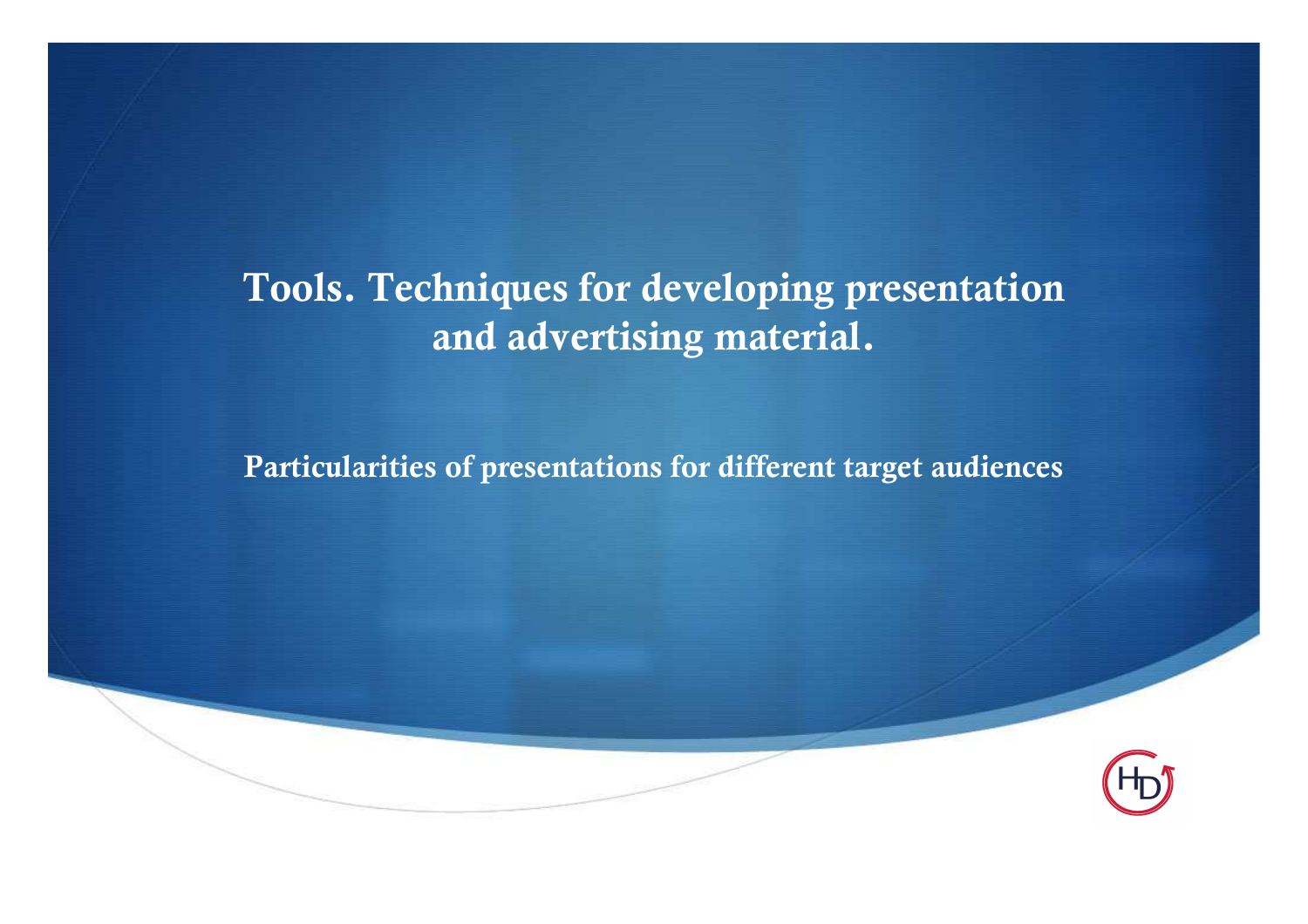

#### Objective: provide a comprehensive presentation of your product/destination according to the type of audience you are targeting

The tools and content of your presentation will be different according to who you are talking to:

- -A Tour Operator
- -A Media representative

Tour Operator and Media will relay your information to the consumer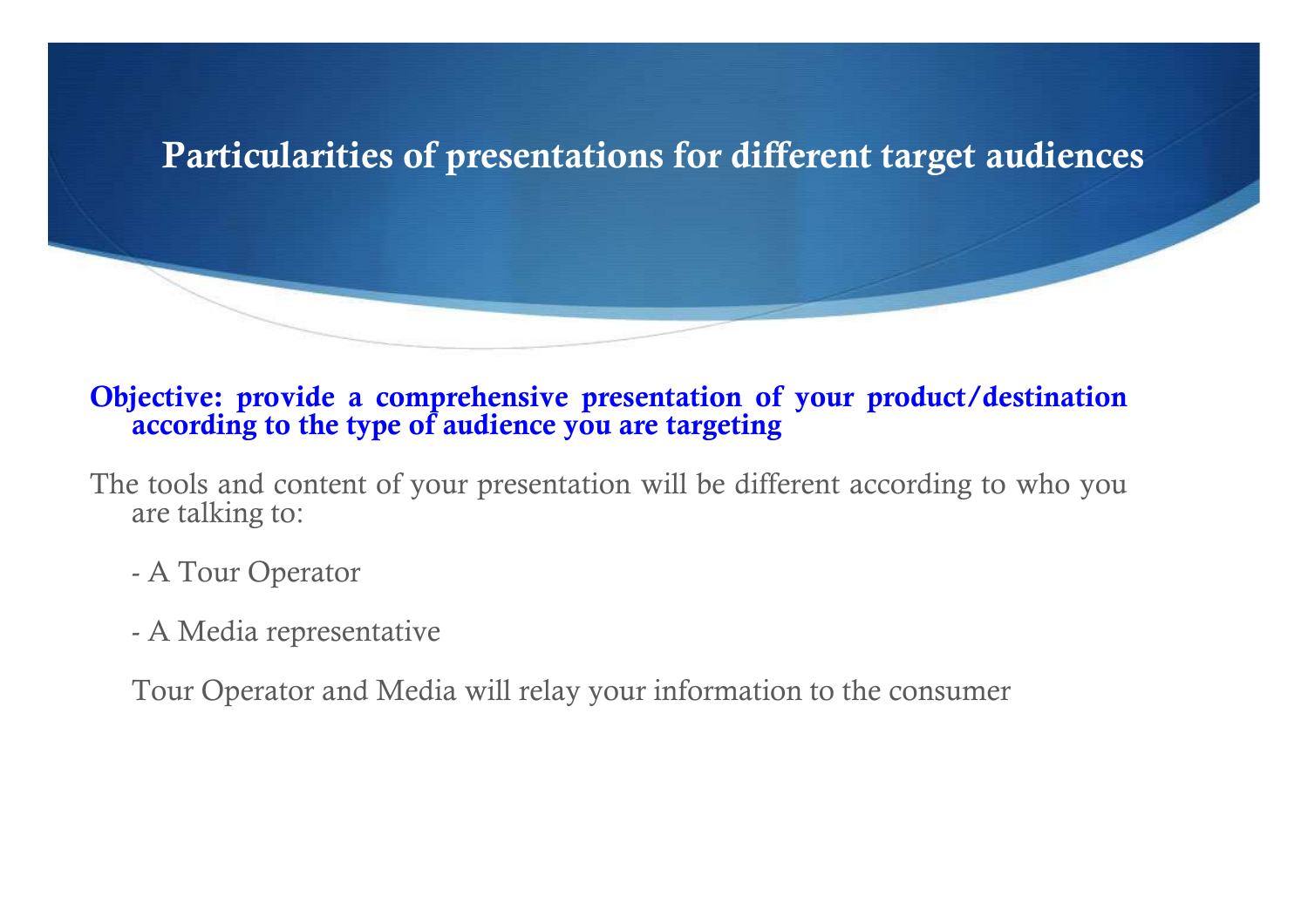

Structure of a presentation – Audience: Tour Operato r

Note: identifying the profile of the T.O before the sales call is a major plus

Use a program that can incorporate text, images and videos (ex: PowerPoint)

All texts will have to be at least in English; using local language is a plus

Before going through your presentation, question the T.O about the profile of its' customers in order to adapt your talking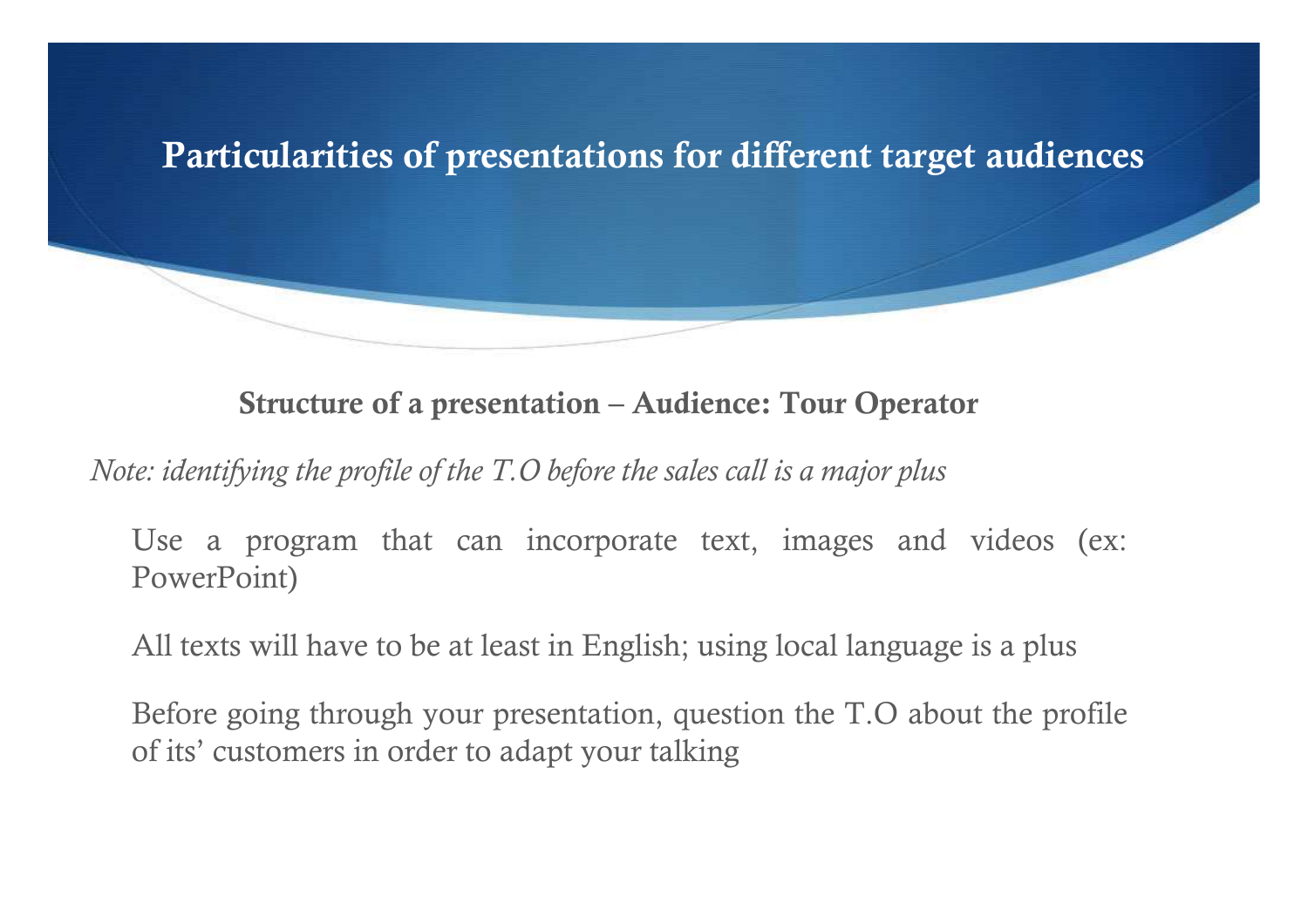

Structure of a presentation – Audience: Tour Operato r

- Start with a **large image representative of your region** and ideally an attractive **sentence/motto**<br>qualifying your product (ex: "Utah the best of the American West") qualifying your product (ex: "Utah, the best of the American West")

- A map where you can locate your destination within Russia, showing major gateway airports, examples<br>of distances between major Russian cities and your region of distances between major Russian cities and your region

- A **more detailed map of your region** (also make sure you have a paper map with you as you go through the presentation) the presentation)

- Present **generalities** about your destination (geography, climate, population...)

- List the particularities of your region, by themes, preferably according to the profile of the T.O. Ex:<br>cultural heritage (history, architecture, ), significant natural sites (National & Regional Park, major rivers cultural heritage (history, architecture…), significant natural sites (National & Regional Park, major rivers, mountains…), other particularities (gastronomy, alternative tourism, etc.)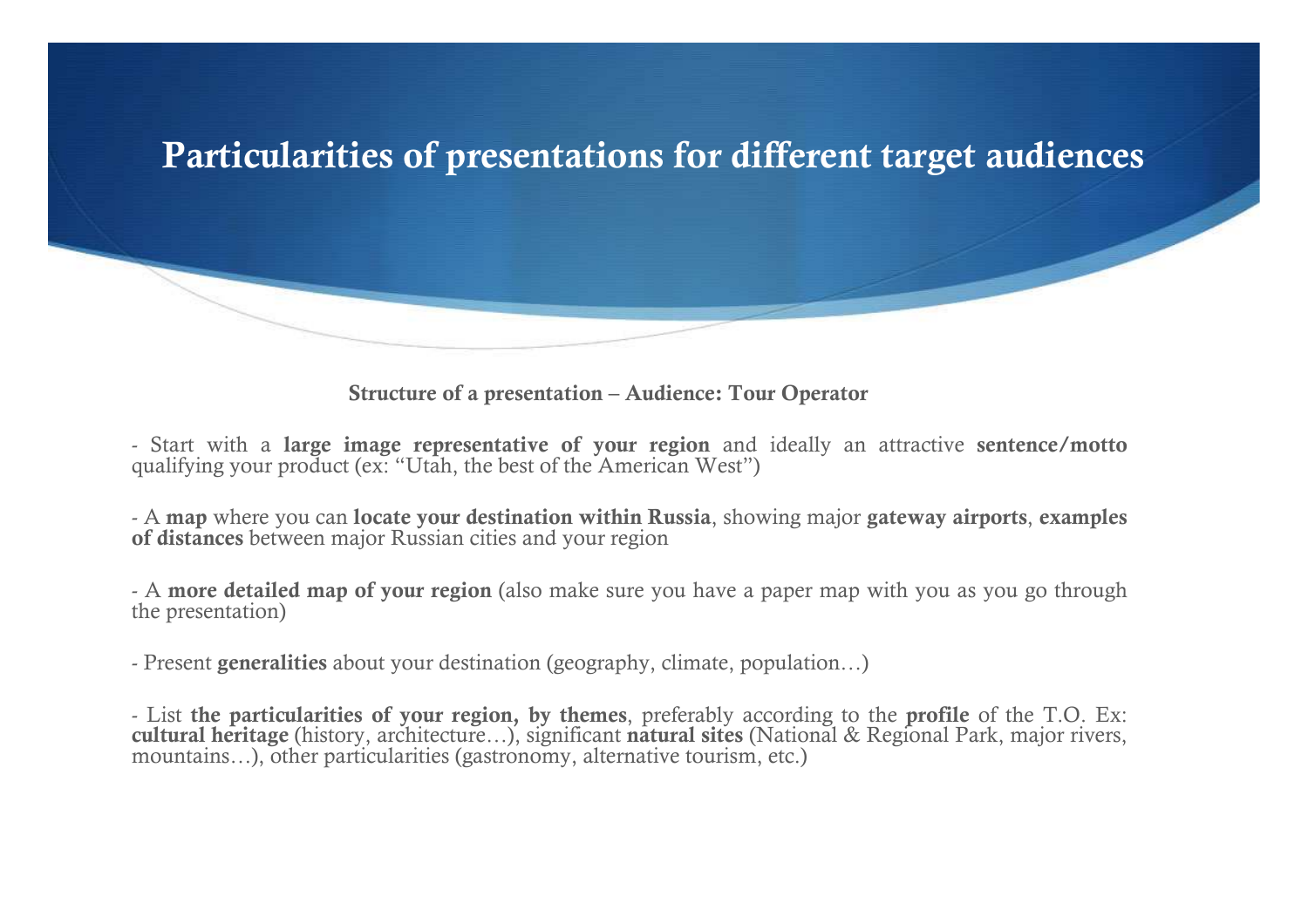

Structure of a presentation – Audience: Tour Operator

Important:always make the link between the particularities of your region and the tourist activities/attractions that are developed around them:

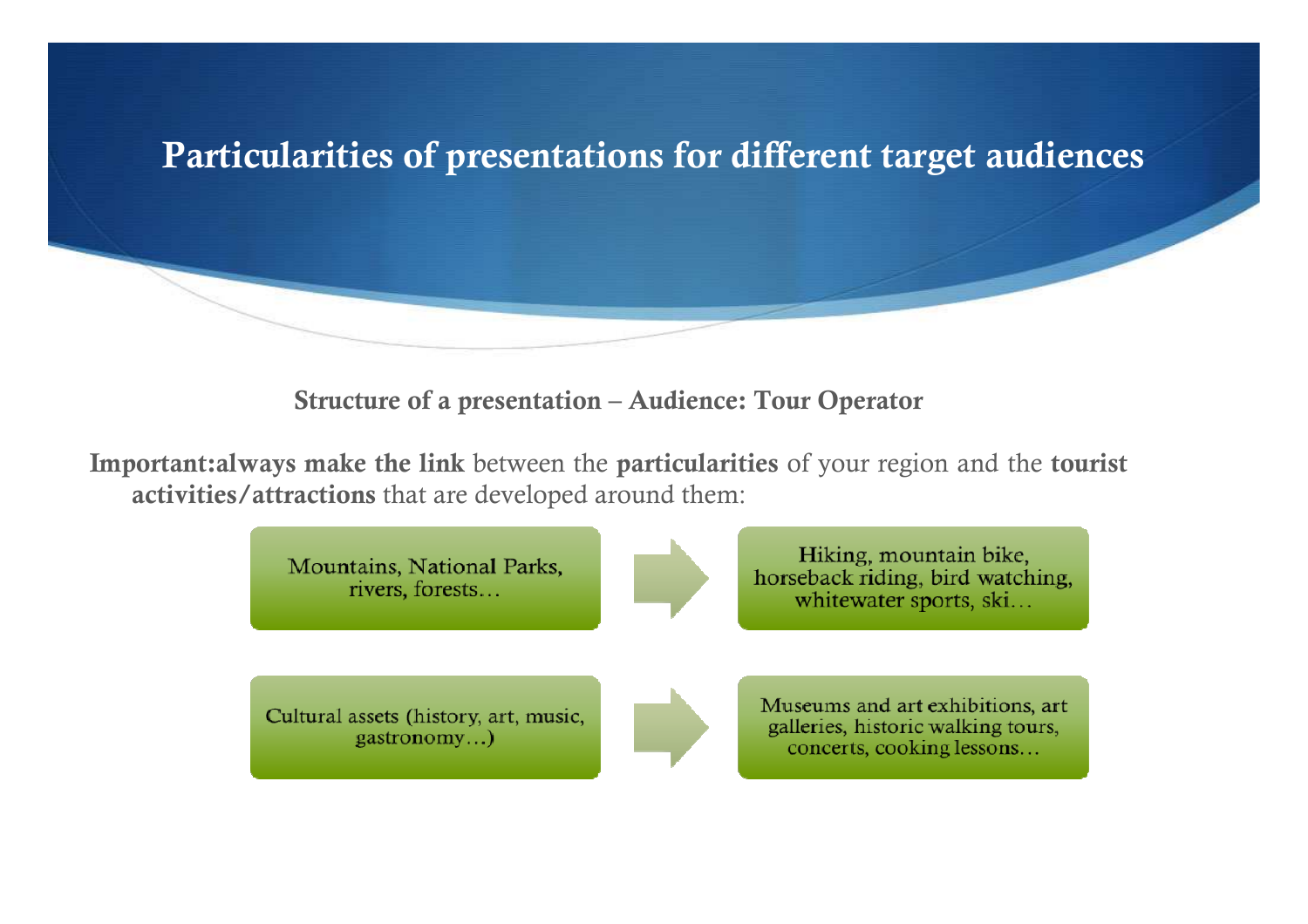

Structure of a presentation – Audience: Tour Operato r

Inform the Product Manager about hotel accommodation choices, transportation, restaurants, etc.

Give suggestions of itineraries or packages, with day-by-day details, so that you help the Product Manager imagine his/her future products. Make it easy for him/her!

Once you have presented the particularities of your destinations and the activities/attractions one can do, explain how the T.O can book them

Directly with the supplier or via a receptive operator?

Always: add nice photos (and videos if possible) throughout your presentation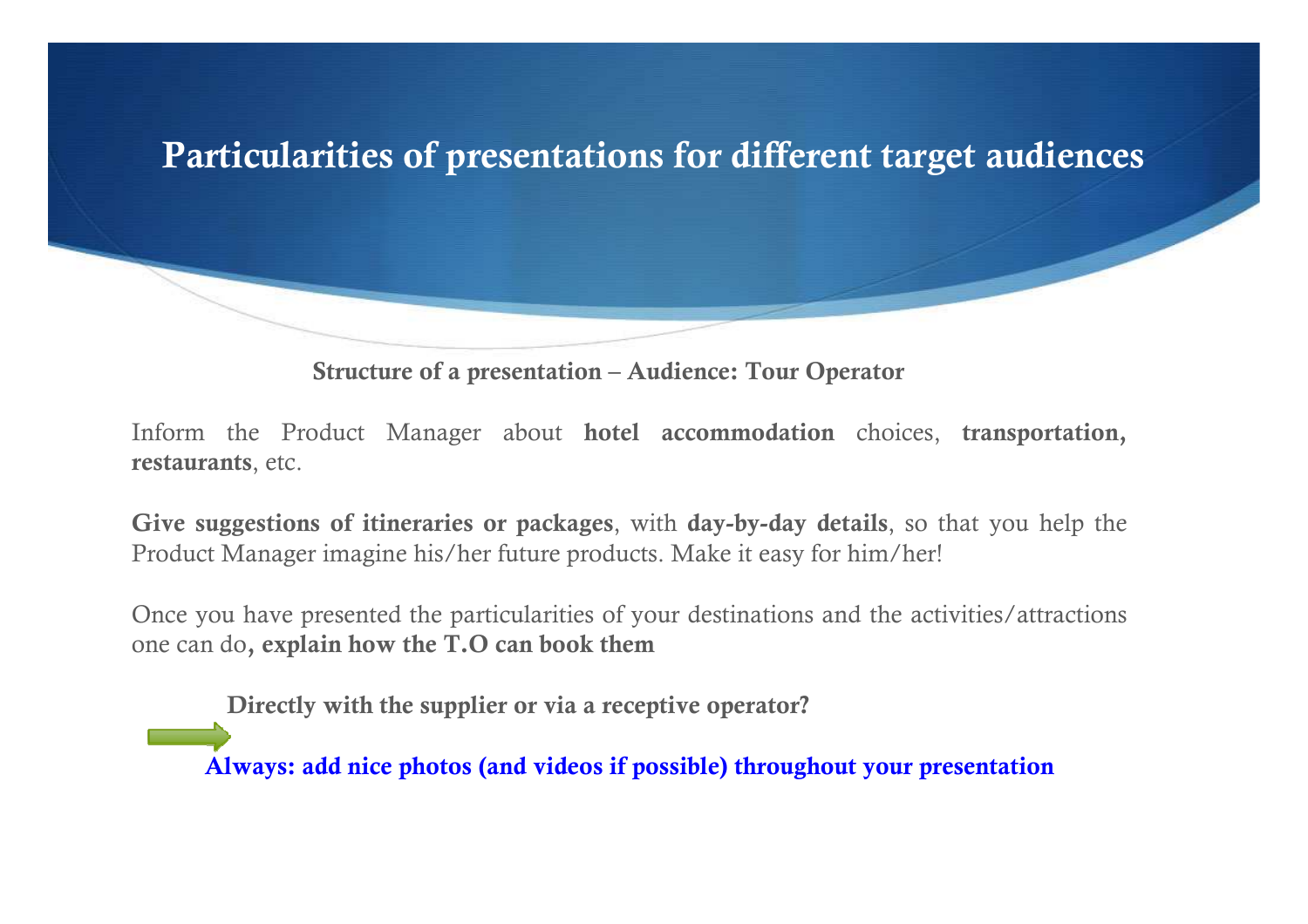

Structure of a presentation – Audience: Media Representatives

Base your presentation on the one you made for Tour Operators, with the following amendments:

- No need to give samples of itineraries and to explain how to book

- Include stories in your presentation: talk about characters that have special stories (ex: if you talk about art and you know a specific artist that has an unusual story or background, talk about him/her)

- Images are even more important, as they may determine the consideration for writing an article about your destination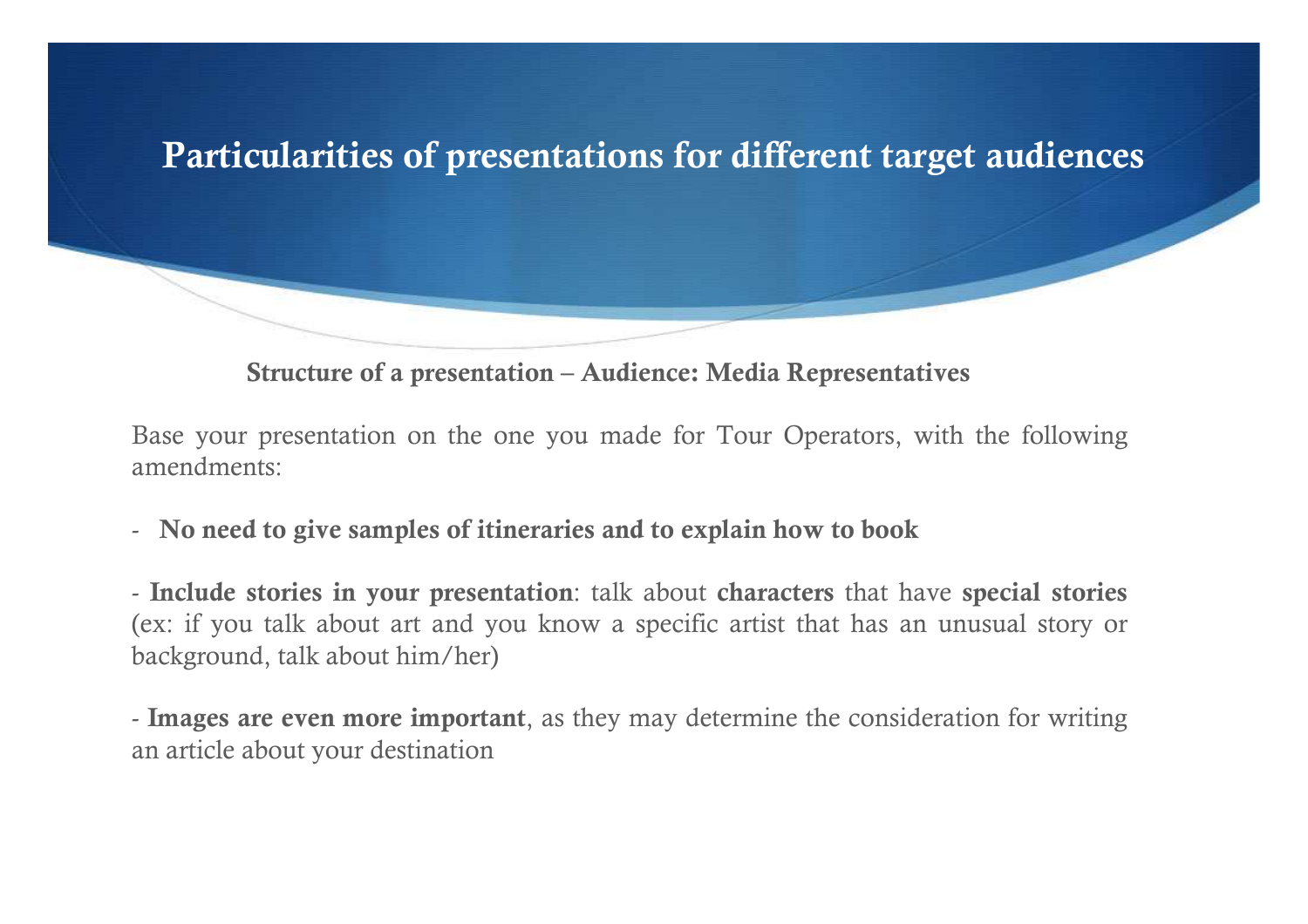

Key Points

- ♦ Try to know your audience before going through your presentation (profile of T.O's customers, themes covered by the media outlet, etc.)
- ♦ Images count for 50% of your presentation! We don't necessarily remember texts, we remember nice pictures
- ♦ Be prepared to **leave a copy of your presentation** to the Product Manager / Journalist. Bring photos CDs to leave or send them by email
- ♦ Be as **clear and concise** as possible
- ♦ The follow-up is the logical continuation of your presentation